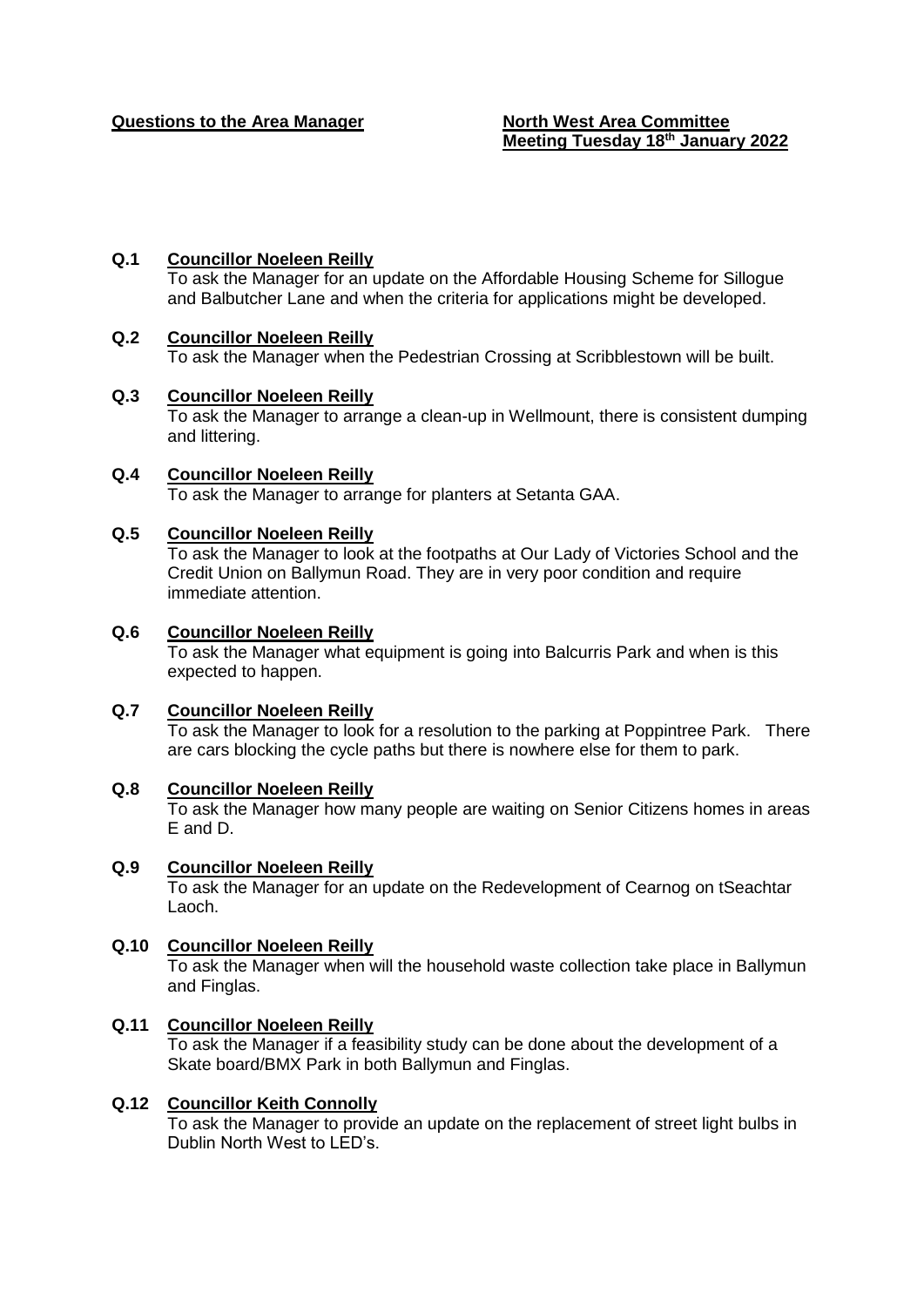# **Q.13 Councillor Keith Connolly**

To ask the Manager to provide an update on the pedestrian crossing connection at Beneavin/Glasnevin Avenue.

# **Q.14 Councillor Keith Connolly**

To ask the Manager to provide an update on the insulation programme for Dublin City Council tenants in 2022.

# **Q.15 Councillor Keith Connolly**

To ask the Manager to provide an update on the tree pruning and tree planting on Sycamore Park and surrounding areas.

## **Q.16 Councillor Keith Connolly**

To ask the Manager to provide a report on the new electricity box on Willow Park Crescent, did it require permission and what is its purpose.

# **Q.17 Councillor Keith Connolly**

To ask the Manager to arrange a clean-up of Mellowes Park.

## **Q.18 Councillor Keith Connolly**

To ask the Manager to provide an update on the installation of water fountains throughout parks in Dublin North West.

# **Q.19 Councillor Keith Connolly**

To ask the Manager to provide an update on the results of the speed survey for (details supplied).

# **Q.20 Councillor Keith Connolly**

To ask the Manager, as a follow up to question 46 at the North West Area Committee in November 2021, to provide an update as to when the light will be repaired on the roundabout at Glasnevin Avenue.

# **Q.21 Councillor Keith Connolly**

To ask the Manager to inspect the pooling of water at (details supplied).

### **Q.22 Councillor Caroline Conroy**

To ask the Manager can the abandoned bike lock on the bike racks on St. Pappins Road be removed.

# **Q.23 Councillor Caroline Conroy**

To ask the Manager can a dedicated meeting/talks be held to come up with solutions with locals and other stakeholders on the ongoing dumping issues, it is a scourge on our communities and demoralising community clean up groups.

# **Q.24 Councillor Caroline Conroy**

To ask the Manager can a pedestrian crossing/traffic lights be put in place at the junction of Tolka Estate and Northland Drive. It's a busy junction and there has been a number of accidents at this point.

## **Q.25 Councillor Caroline Conroy**

To ask the Manager can Glasnevin Park green be put on the grass cutting list for more regular cuts during the year. The two ends have planting so don't need to be cut, just the middle section where children play.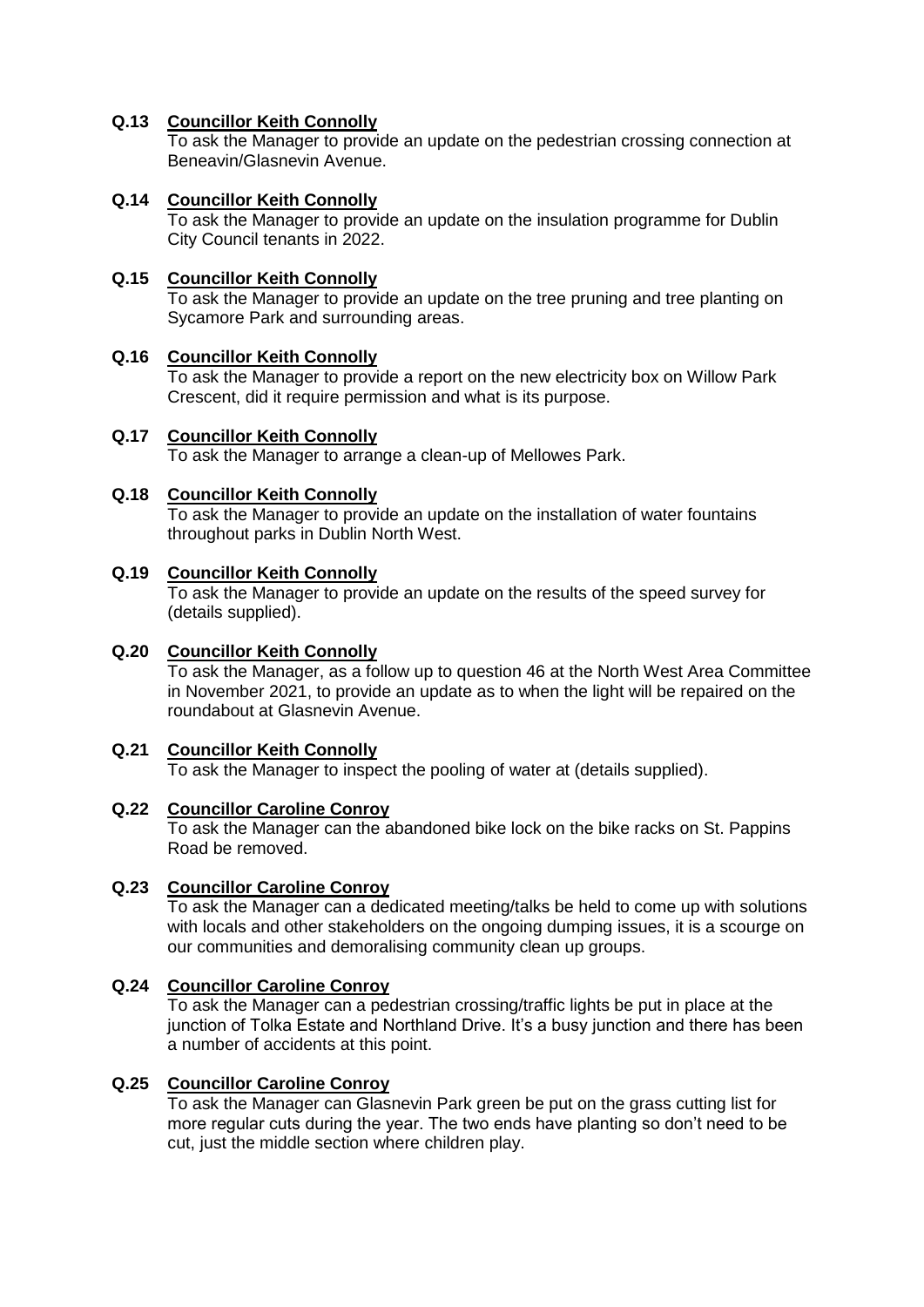# **Q.26 Councillor Caroline Conroy**

To ask the Manager how many air monitors are there in the Dublin North West area and where are they placed.

# **Q.27 Councillor Caroline Conroy**

To ask the Manager can dog poo bins be emptied more often and/or can an information campaign be rolled out to tell dog owners that they can put their dog poo bags into any street bin.

# **Q.28 Councillor Caroline Conroy**

To ask the Manager can graffiti be removed from the crayons box on Ballygall Road East beside the Church.

## **Q.29 Councillor Caroline Conroy**

To ask the Manager can the tree stump be removed at the Ballygall Road East layby.

## **Q.30 Councillor Caroline Conroy**

To ask the Manager can the road sweeper do all main roads in the Ballymun/Finglas Ward with special emphasis on bike lanes, this will make them safer to use.

## **Q.31 Councillor Caroline Conroy**

To ask the Manager when will the new junction at Griffith Avenue Extension and Mobhi Road be operational.

## **Q.32 Councillor Caroline Conroy**

To ask the Manager for any up to date information on the Santry/Finglas Greenway.

### **Q.33 Councillor Anthony Connaghan**

To ask the Manager to arrange for the tarmac landing in front of 301 Casement Road to be re-surfaced as it is in very poor condition and has many trip hazards on it.

### **Q.34 Councillor Anthony Connaghan**

To ask the Manager if it is possible to arrange the painting of the houses along (details supplied) where the facades have deteriorated a lot since the homes were built.

# **Q.35 Councillor Anthony Connaghan**

To ask the Manager to arrange for the footpaths on (details supplied) to be inspected and repaired where necessary.

## **Q.36 Councillor Anthony Connaghan**

To ask the Manager to arrange for the ramps on the following roads to be upgraded. (a) Abbotstown Avenue (b) Westwood Road.

# **Q.37 Councillor Anthony Connaghan**

To ask the Manager to engage with Dunne's Stores to try and arrange an improvement of the verge along Wellmount Park.

## **Q.38 Councillor Anthony Connaghan**

To ask the Manager to arrange for lower branches to be removed from trees along Rathvilly Road where the branches almost touch the ground and becomes a hiding place for rubbish dumping.